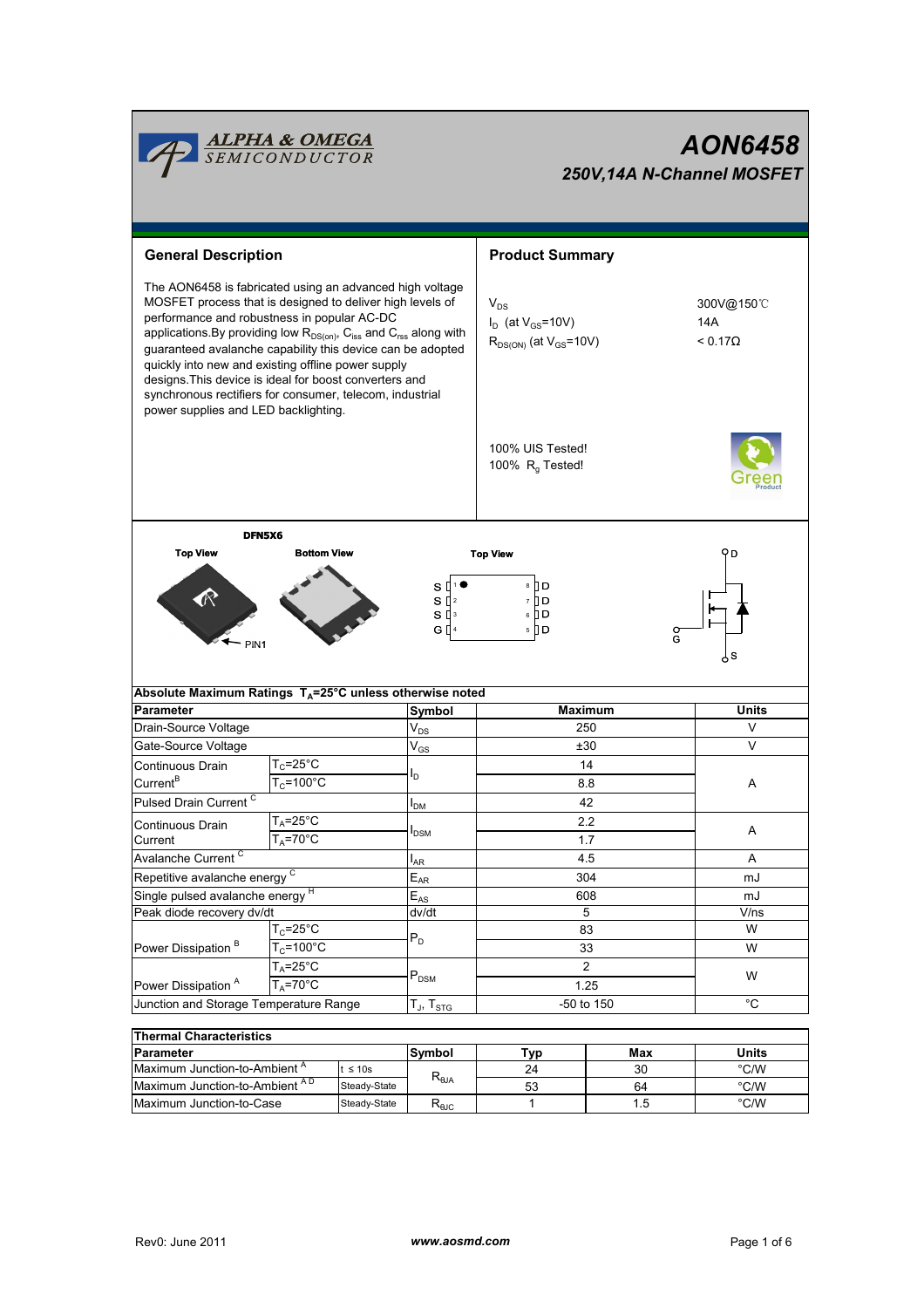

#### Electrical Characteristics  $(T_J=25^{\circ}C$  unless otherwise noted)

| Symbol                                 | <b>Parameter</b>                      | <b>Conditions</b>                                                | Min | <b>Typ</b> | Max  | <b>Units</b> |  |  |  |  |
|----------------------------------------|---------------------------------------|------------------------------------------------------------------|-----|------------|------|--------------|--|--|--|--|
| <b>STATIC PARAMETERS</b>               |                                       |                                                                  |     |            |      |              |  |  |  |  |
| <b>BV<sub>DSS</sub></b>                | Drain-Source Breakdown Voltage        | $I_D$ =250µA, $V_{GS}$ =0V, T <sub>J</sub> =25°C                 | 250 |            |      |              |  |  |  |  |
|                                        |                                       | $I_D = 250 \mu A$ , $V_{GS} = 0V$ , T <sub>J</sub> =150°C        |     | 300        |      | V            |  |  |  |  |
| BV <sub>DSS</sub>                      | Zero Gate Voltage Drain Current       | ID=250µA, VGS=0V                                                 |     | 0.25       |      | V/°C         |  |  |  |  |
| /ATJ                                   |                                       |                                                                  |     |            |      |              |  |  |  |  |
| $I_{DSS}$                              | Zero Gate Voltage Drain Current       | $V_{DS}$ =250V, V <sub>GS</sub> =0V                              |     |            | 1    | μA           |  |  |  |  |
|                                        |                                       | $V_{DS}$ =200V, T <sub>J</sub> =125°C                            |     |            | 10   |              |  |  |  |  |
| $I_{\rm GSS}$                          | Gate-Body leakage current             | $V_{DS}$ =0V, $V_{GS}$ = $\pm$ 30V                               |     |            | ±100 | nA           |  |  |  |  |
| $V_{GS(th)}$                           | Gate Threshold Voltage                | $V_{DS}$ =5V, I <sub>D</sub> =250µA                              | 3.2 | 3.8        | 4.5  | V            |  |  |  |  |
| $R_{DS(ON)}$                           | Static Drain-Source On-Resistance     | $V_{GS}$ =10V, $I_D$ =10A                                        |     | 0.14       | 0.17 | Ω            |  |  |  |  |
| $g_{FS}$                               | <b>Forward Transconductance</b>       | $V_{DS}$ =40V, $I_D$ =10A                                        |     | 16         |      | S            |  |  |  |  |
| $V_{SD}$                               | Diode Forward Voltage                 | $IS=1A, VGS=0V$                                                  |     | 0.72       | 1    | $\vee$       |  |  |  |  |
| $I_{\rm S}$                            | Maximum Body-Diode Continuous Current |                                                                  |     |            | 14   | A            |  |  |  |  |
| $I_{SM}$                               | Maximum Body-Diode Pulsed Current     |                                                                  |     |            | 42   | A            |  |  |  |  |
|                                        | <b>DYNAMIC PARAMETERS</b>             |                                                                  |     |            |      |              |  |  |  |  |
| $C_{iss}$                              | Input Capacitance                     |                                                                  | 810 | 1028       | 1240 | pF           |  |  |  |  |
| $\mathrm{C_{oss}}$                     | Output Capacitance                    | $V_{GS}$ =0V, $V_{DS}$ =25V, f=1MHz                              | 110 | 167        | 225  | рF           |  |  |  |  |
| $C_{\mathsf{rss}}$                     | Reverse Transfer Capacitance          |                                                                  | 5   | 11         | 17   | pF           |  |  |  |  |
| R <sub>g</sub>                         | Gate resistance                       | $V_{GS}$ =0V, $V_{DS}$ =0V, f=1MHz                               | 1.9 | 3.9        | 5.9  | Ω            |  |  |  |  |
| <b>SWITCHING PARAMETERS</b>            |                                       |                                                                  |     |            |      |              |  |  |  |  |
| $Q_g$                                  | <b>Total Gate Charge</b>              |                                                                  | 17  | 22         | 27   | nC           |  |  |  |  |
| $Q_{gs}$                               | Gate Source Charge                    | $V_{\text{GS}}$ =10V, $V_{\text{DS}}$ =200V, $I_{\text{D}}$ =10A |     | 6.3        |      | nC           |  |  |  |  |
| $\mathsf{Q}_{\underline{\mathsf{gd}}}$ | Gate Drain Charge                     |                                                                  |     | 8          |      | nC           |  |  |  |  |
| $t_{D(0n)}$                            | Turn-On DelayTime                     |                                                                  |     | 28         |      | ns           |  |  |  |  |
| t <sub>r</sub>                         | Turn-On Rise Time                     | $V_{GS}$ =10V, $V_{DS}$ =125V, $I_D$ =10A,                       |     | 57         |      | ns           |  |  |  |  |
| $t_{D(off)}$                           | Turn-Off DelayTime                    | $R_G = 25\Omega$                                                 |     | 65         |      | ns           |  |  |  |  |
| $\mathsf{t}_{\mathsf{f}}$              | <b>Turn-Off Fall Time</b>             |                                                                  |     | 40         |      | ns           |  |  |  |  |
| $t_{rr}$                               | Body Diode Reverse Recovery Time      | $I_F = 10A$ , dl/dt=100A/ $\mu$ s, V <sub>DS</sub> =100V         | 125 | 158        | 190  | ns           |  |  |  |  |
| $Q_{rr}$                               | Body Diode Reverse Recovery Charge    | $I_F = 10A$ , dl/dt=100A/ $\mu$ s, V <sub>DS</sub> =100V         | 0.8 | 1          | 1.2  | $\mu C$      |  |  |  |  |

A. The value of R<sub>ala</sub> is measured with the device mounted on 1 in<sup>2</sup> FR-4 board with 2oz. Copper, in a still air environment with T<sub>a</sub>=25°C. The Power Dissipation  $P_{DSM}$  is based on R<sub>BJA</sub>  $t \le 10$ s value and the maximum allowed junction temperature of 150°C. The value in any given application depends on the user's specific board design.

B. The power dissipation PD is based on  $T_{J(MAX)}$ =150 $^{\circ}$  C, using junction-to-case thermal resistance, and is more useful in setting the upper dissipation limit for cases where additional heatsinking is used.

C. Repetitive rating, pulse width limited by junction temperature  $T_{(IMAY)}$ =150°C. Ratings are based on low frequency and duty cycles to keep initial  $T_J = 25^\circ$  C.

D. The  $R_{AJA}$  is the sum of the thermal impedance from junction to case  $R_{AJC}$  and case to ambient.

E. The static characteristics in Figures 1 to 6 are obtained using <300µs pulses, duty cycle 0.5% max.

F. These curves are based on the junction-to-case thermal impedance which is measured with the device mounted to a large heatsink, assuming a maximum junction temperature of  $T_{J(MAX)}$ =150°C. The SOA curve provides a single pulse rating.

G. These tests are performed with the device mounted on 1 in<sup>2</sup> FR-4 board with 2oz. Copper, in a still air environment with T<sub>A</sub>=25°C.

H. L=60mH,  $I_{AS}$ =4.5A, V<sub>DD</sub>=150V, R<sub>G</sub>=25 Ω, Starting T<sub>J</sub>=25°C.

THIS PRODUCT HAS BEEN DESIGNED AND QUALIFIED FOR THE CONSUMER MARKET. APPLICATIONS OR USES AS CRITICAL COMPONENTS IN LIFE SUPPORT DEVICES OR SYSTEMS ARE NOT AUTHORIZED. AOS DOES NOT ASSUME ANY LIABILITY ARISING OUT OF SUCH APPLICATIONS OR USES OF ITS PRODUCTS. AOS RESERVES THE RIGHT TO IMPROVE PRODUCT DESIGN, FUNCTIONS AND RELIABILITY WITHOUT NOTICE.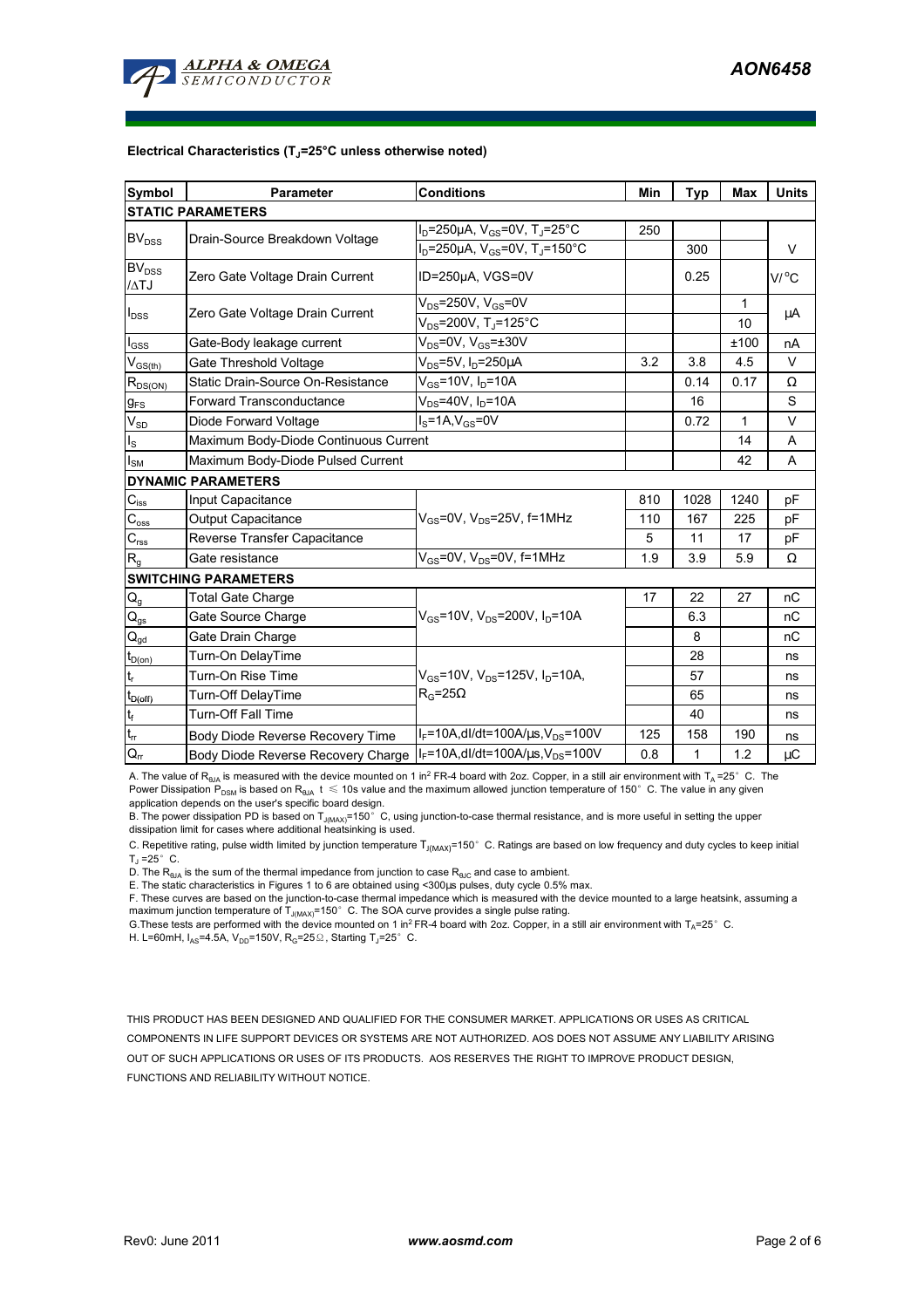

# TYPICAL ELECTRICAL AND THERMAL CHARACTERISTICS

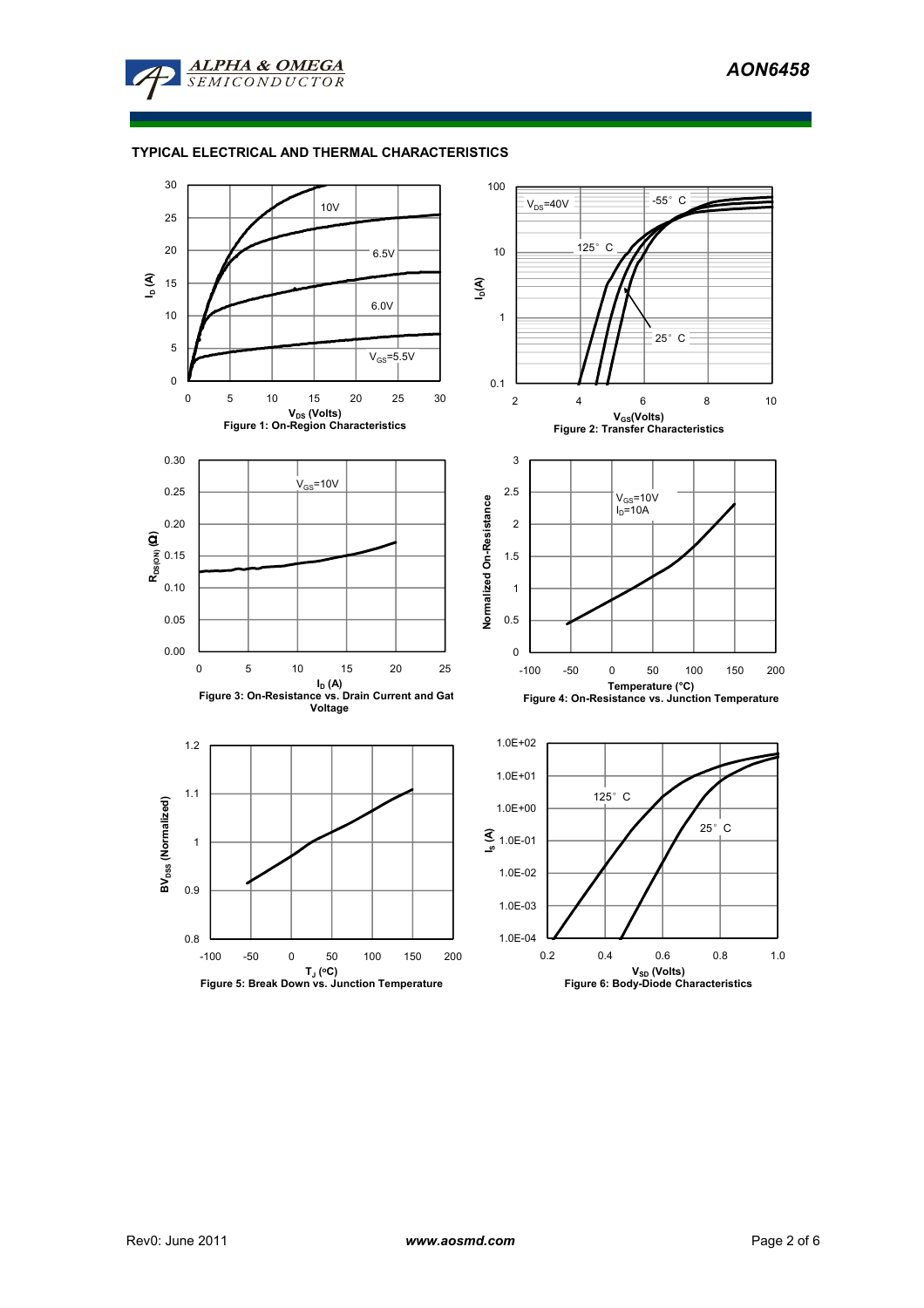

#### TYPICAL ELECTRICAL AND THERMAL CHARACTERISTICS

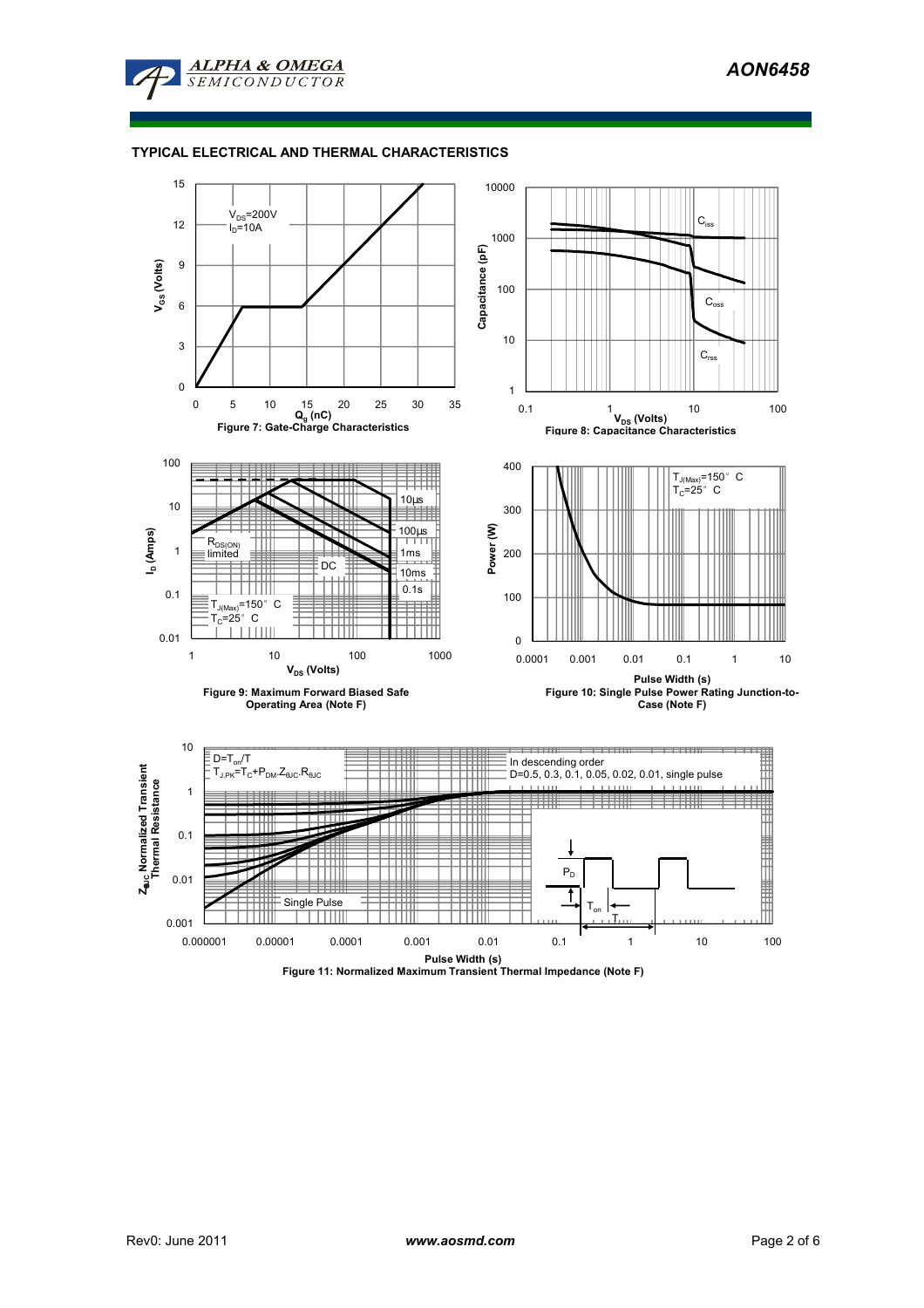

## TYPICAL ELECTRICAL AND THERMAL CHARACTERISTICS